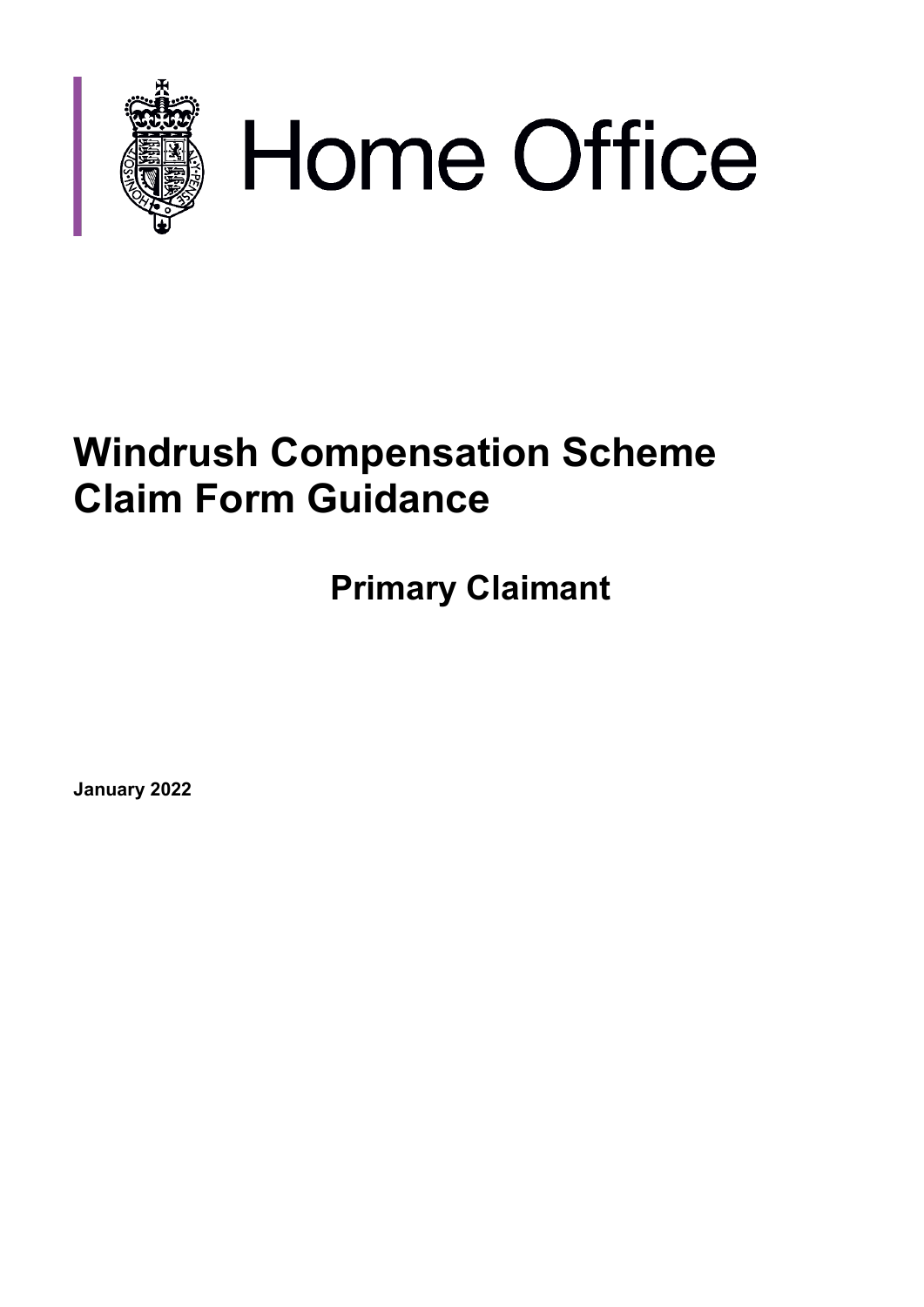# **Contents**

| Annex A – This explains the terms used in the guidance and claim form  12 |  |
|---------------------------------------------------------------------------|--|
|                                                                           |  |
|                                                                           |  |

# **Changes from last version of this guidance**

<span id="page-1-0"></span>To clarify references to the historical impact of Section 1(5) of the Immigration Act 1971 on the immigration status of Commonwealth citizens. Previous versions of Home Office guidance contained errors regarding the impact that this legislation had.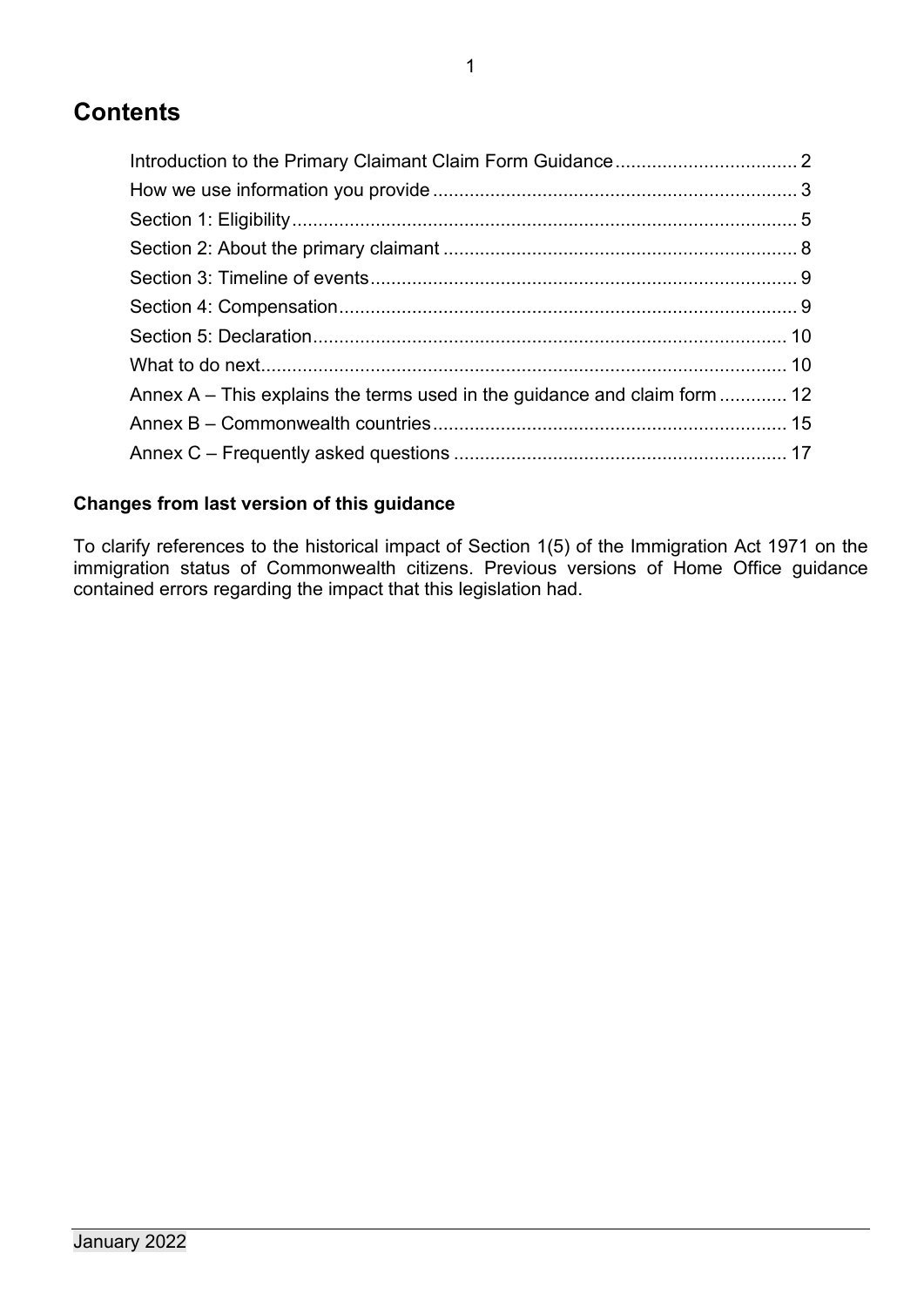# **Introduction to the Primary Claimant Claim Form Guidance**

The Windrush Compensation Scheme compensates individuals who suffered losses and/or impacts because they were unable to demonstrate their lawful status in the United Kingdom.

There is no charge for making a claim for compensation under this scheme.

You can access the claim form online. You can fill this in digitally. Alternatively, you can print it out to complete by hand. Details on how to send the completed form to us can be found on page 10 of this document. The forms are available at: [www.gov.uk/windrush-compensation](http://www.gov.uk/windrush-compensation)

You can call our Help Team to request a form in large print, Braille or in Welsh.

# **Who can claim using the Primary Claimant Claim Form?**

You can claim compensation as a primary claimant if you meet one of the conditions in Section 1 of the claim form.

You may want us to liaise with a representative on your behalf about your claim. You can indicate this on page 41 of the claim form.

### **Primary claimants under 18 years old**

If you are under 18 years old and making a claim, you will need a parent, guardian or someone with parental responsibility to submit the claim on your behalf. Please refer to Annex A of this guidance to find out who has parental responsibility.

### **Primary claimants who lack capacity**

If a primary claimant lacks capacity (i.e. they are unable to take decisions), a person exercising power of attorney over the claimant's financial affairs can submit a claim on their behalf. Where there is no power of attorney a deputy, guardian or controller with control over the claimant's financial affairs can submit a claim on their behalf. If the claimant is outside the United Kingdom, a person exercising the equivalent powers may submit the claim.

One form should be completed for each person. If you are part of a family, each member of the family must complete their own compensation claim form.

### **How to complete the Primary Claimant Claim Form**

You should complete all sections of the form and provide all the information you think is relevant to your claim. This will ensure we are able to award you the maximum compensation to which you are entitled.

We will review Home Office records and will work with other Government Departments and statutory bodies to help gather and check the information you have provided as part of your claim.

An explanation of the terms used in this guidance and claim form can be found in Annex A of this guidance.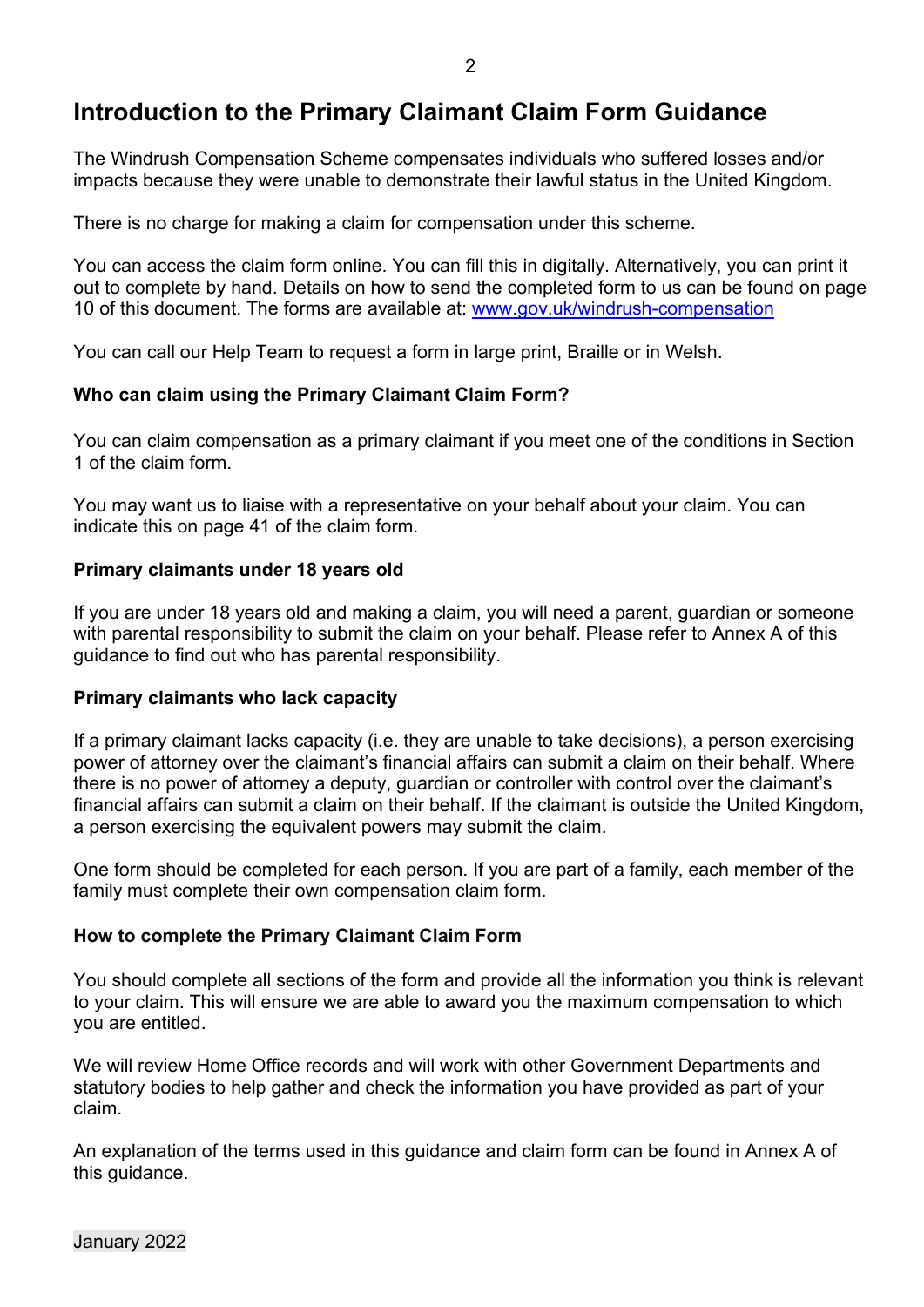Please write as clearly as possible, especially in the free text boxes. Some parts of the form will require you to write information in boxes, such as your date of birth. If you make a mistake, cross it out with a single line and write the correction above or beneath the box.

If you cannot fit the information you want to give us on the form, you can send us extra pages. If you are unable to answer a question, please do not worry.

# **What if I need help to fill in the form?**

If you need help filling in the form, please contact the Help Team on:

- 0800 678 1925
- [WindrushCompensationScheme@homeoffice.gov.uk](mailto:WindrushCompensationScheme@homeoffice.gov.uk)

Opening times are Monday to Friday 0900 – 1700, United Kingdom time.

The Help Team can, if you agree, refer you to We Are Digital (our claimant assistance provider) who will contact you to help you fill in the form. Their service is free of charge.

You will not be charged if you are calling from a landline within the United Kingdom. Mobile phone providers may charge you for calling us. Those calling from overseas may be charged. If you would like a call back, you should email the Help Team to request this. Alternatively, you can continue to converse with the Help Team by email.

Or, you can contact We Are Digital direct on 0808 196 8496. This line is free to call from within the UK.

# **Documents to support your claim**

<span id="page-3-0"></span>If you can give us the information and evidence we ask for, it will help us decide your claim for compensation. **However, if you don't have any evidence for a particular category, please don't worry as we will try to help you to get this.**

**Do not send us original documents**. Only send us photocopies or scans of your documents. If we need to see an original document, we will ask you to send it to us and we will return it to you by secure post.

**We suggest that you do not pay anyone else to get documents.** If you think a document someone else has will support your claim but they will charge you for it, mention this on your claim form. If we need the document to support your claim, we will contact the person to get it for you, if you agree to this.

# **How we use information you provide**

The Data Protection Act 2018 (DPA 2018) and General Data Protection Regulations (GDPR) govern how we use personal data. The DPA 2018 also explains your rights under the Act, including how you can access personal information and how to complain if you have concerns.

For details of how we will use personal information and who we may share it with, please see our Privacy Information Notice for the Windrush Compensation Scheme at: [www.gov.uk/windrush-compensation](http://www.gov.uk/windrush-compensation)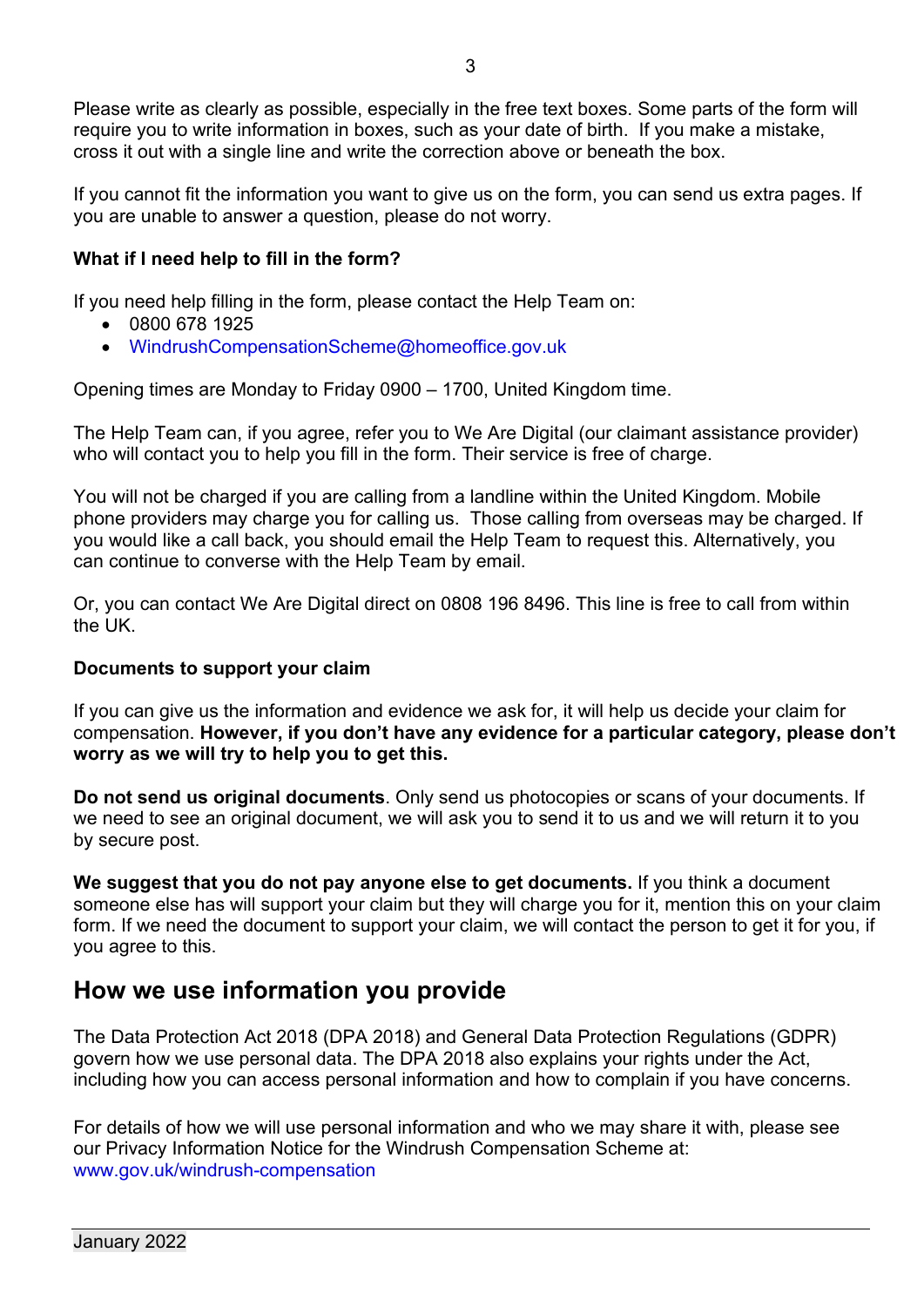You can request a copy of the Privacy Information Notice by calling us on 0800 678 1925.

<span id="page-4-0"></span>**Anything you tell us will be treated sensitively and will not be passed to Immigration Enforcement.**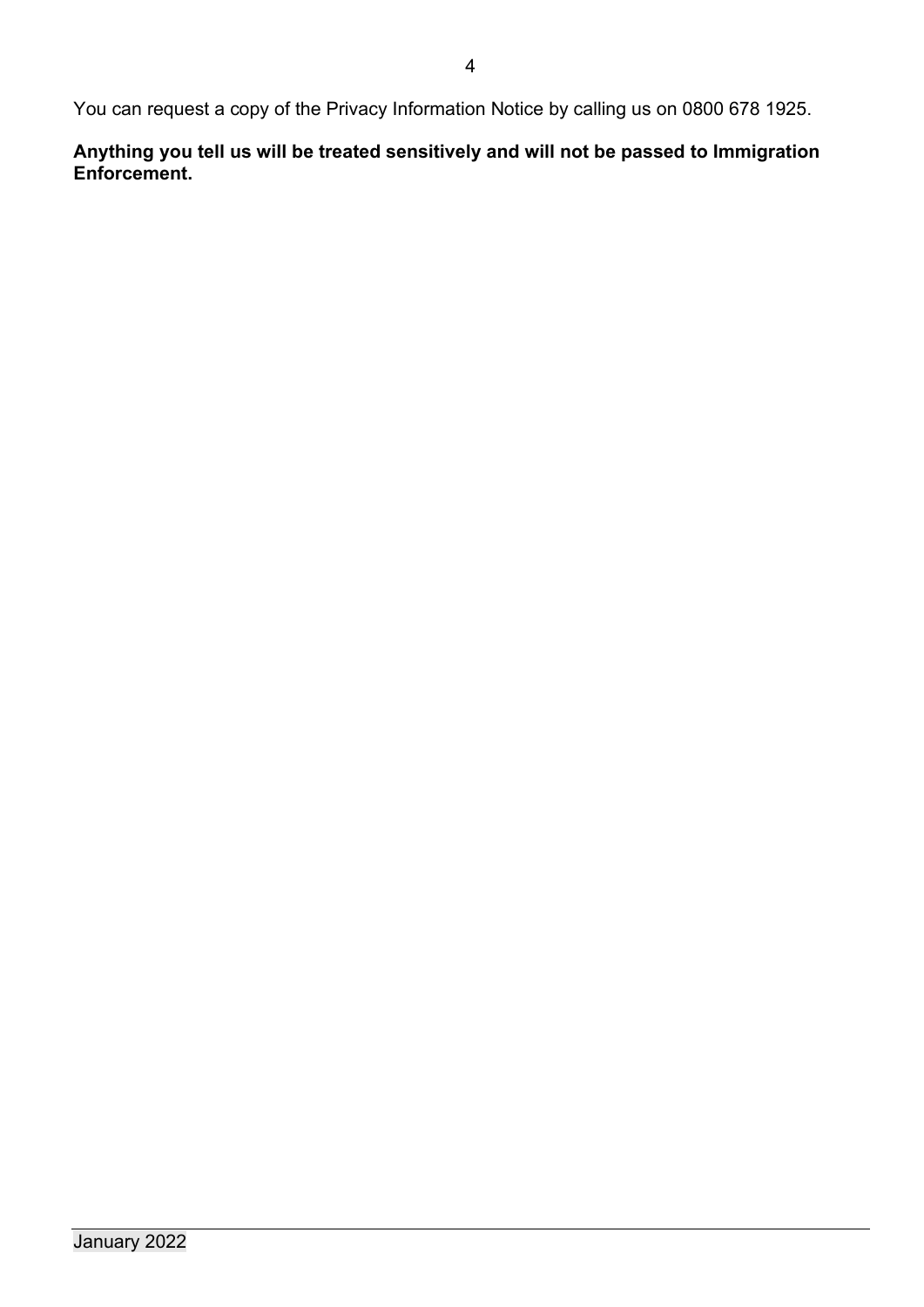# **Section 1: Eligibility**

Eligibility means someone who falls into one of the eligibility categories in this section.

We explain what each eligibility category means to help you understand which applies to you. Please tick the box on the claim form that you think best describes you.

# **Commonwealth citizen**

For all eligibility categories below, a Commonwealth citizen is a citizen of one of the countries listed in Annex B of this guidance.

A Commonwealth citizen for these purposes can also be a citizen of the United Kingdom and Colonies by a connection to a country or territory on that list, or a British subject without citizenship under the law on 1 January 1973.

# **Immigration status in the United Kingdom**

The Immigration Act 1971 defines what lawful status in the United Kingdom is, which means a person has a right of abode or settled status. A person who has settled status will have either of the following:

- Indefinite leave to remain (ILR)
- Indefinite leave to enter (ILE)

People who a right of abode or who lost ILR or ILE and now live outside the United Kingdom may also submit a claim.

# **(a) I came to live permanently in the United Kingdom before 1 January 1973 as a Commonwealth citizen, and I have lived in the United Kingdom ever since.**

If you came to live permanently in the United Kingdom before 1 January 1973, you need to have been settled in the United Kingdom no later than 31 December 1972.

You must not have been outside the United Kingdom for an unbroken period of more than 2 years.

A person who has been absent from the United Kingdom for more than 2 continuous years will automatically lose their indefinite leave as a matter of law.

A calculation of 2 years is illustrated in this example:

- *If a person leaves the United Kingdom on 22 June 1990 and arrived back in the United Kingdom on 21 June 1992. This would be exactly 2 years, so the absence is not more than 2 years*
- *However, if someone left the United Kingdom on 22 June 1990 and did not arrive until 22 June 1992, this would mean they were absent from the United Kingdom for more than 2 years, by one day*

This category also includes people who arrived in the United Kingdom before 1 January 1973 and who later became British citizens. It will not matter when you became a British citizen, nor do you have to be a British citizen to be eligible to make a claim.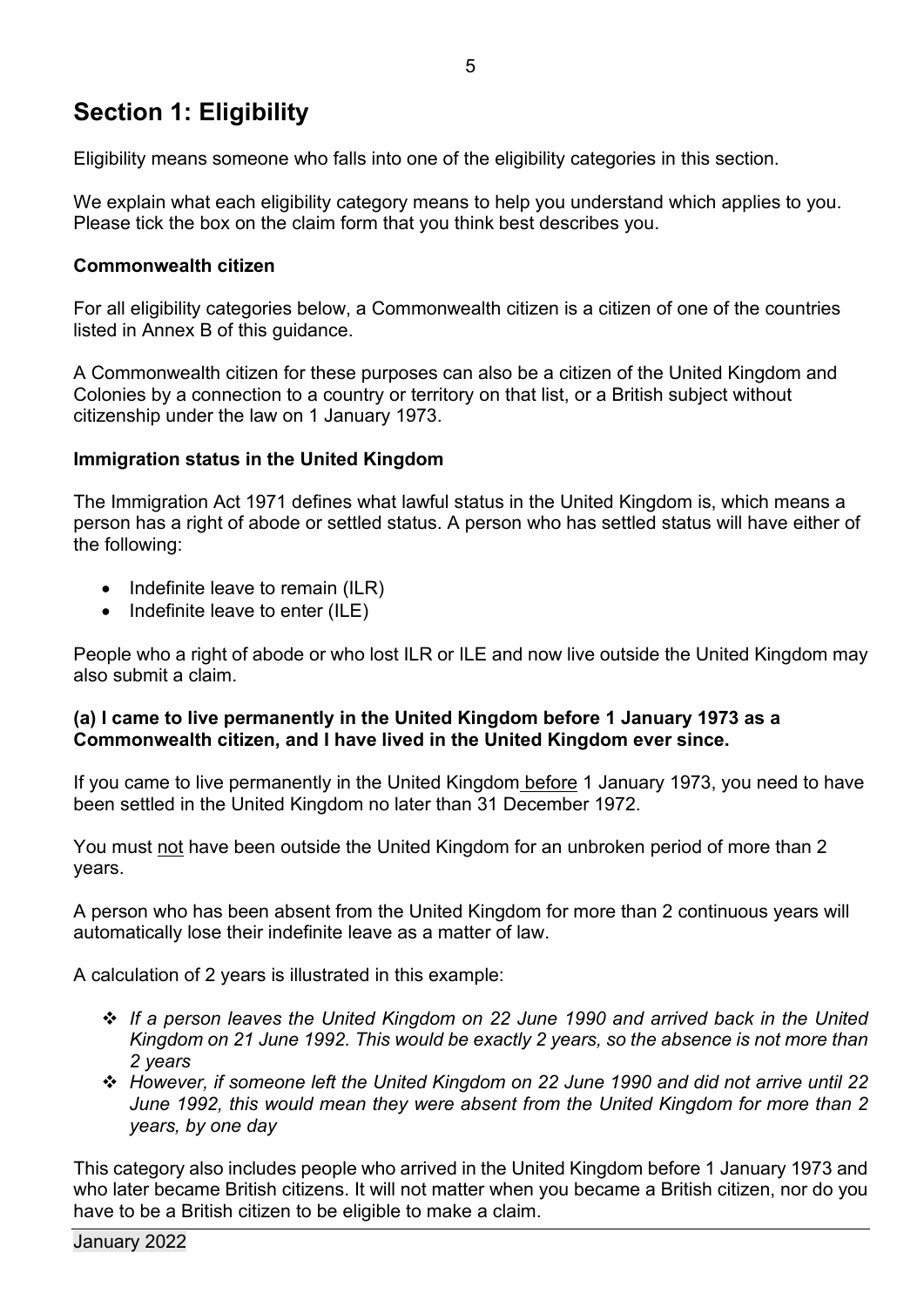# **(b) I came to live permanently in the United Kingdom before 1 January 1973 as a Commonwealth citizen and my status lapsed because I left the United Kingdom for more than 2 years, but I am now lawfully in the United Kingdom.**

If you left the United Kingdom for a continuous period of more than 2 years, you would have lost your indefinite leave to remain in the United Kingdom.

To return to the United Kingdom, you may have applied for a Returning Resident Visa.

You will be lawfully in the United Kingdom if you have settled status or a right of abode.

# **(c) I am a Commonwealth citizen with a right of abode and was ordinarily resident in the United Kingdom on 1 January 1973.**

Right of abode was given to specific categories of person in the Immigration Act 1971. If you have this, it means you have been given permission to live and work in the United Kingdom without restrictions. You do not need permission to enter the United Kingdom when returning from overseas.

Ordinarily resident for these purposes means you normally and continually lived in the United Kingdom before 1 January 1973.

# **(d) I previously met one of the above criteria and am now a British citizen.**

You will need to have met one of the previous criteria in this eligibility section.

A person meets this requirement if they obtained their British citizenship through naturalisation or registration.

You must at the time of making your claim continue to be a British citizen.

If you held British citizen status and we later withdrew it, you will not qualify to make a claim under this category. If your British citizenship status was withdrawn, we would have written to you to tell you.

# **(e) I came to live in the United Kingdom before 31 December 1988 and have a right of abode, settled status or am now a British citizen.**

You are lawfully in the United Kingdom if you have a right of abode or settled status.

Right of abode was given to specific categories of person in the Immigration Act 1971. If you have this, it means you have been given permission to live and work in the United Kingdom without restrictions. You do not need permission to enter the United Kingdom when returning from overseas.

If you have settled status, you will have made a successful application for your status and were granted permission to live in the United Kingdom at the time of making your claim for compensation.

You could also be a British citizen. Settled status means you have ILR or ILE.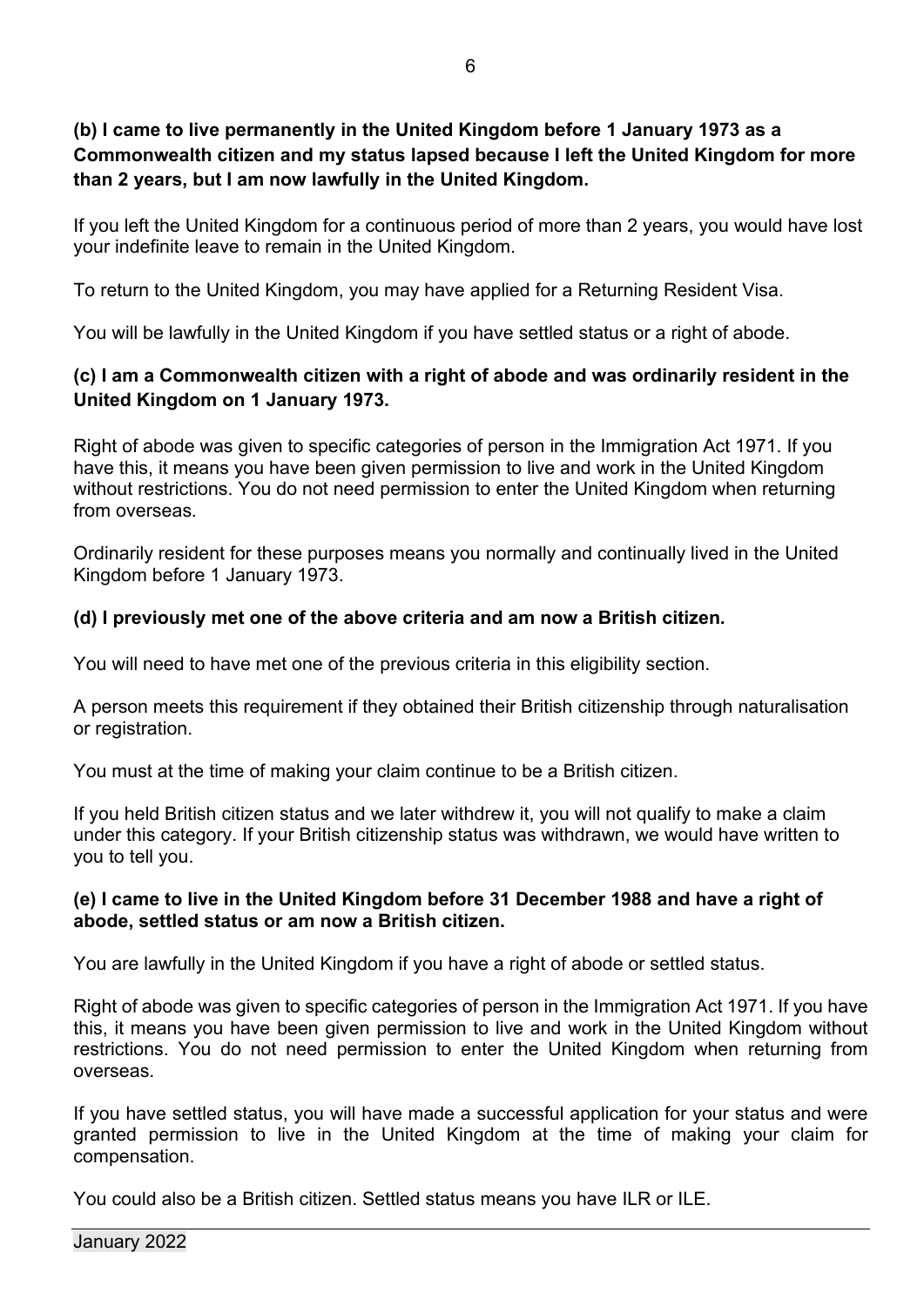# **(f) I am not currently living in the United Kingdom, but I came to live permanently in the United Kingdom before 1 January 1973 as a Commonwealth citizen and have a right of abode or settled status or am now a British citizen or my settled status lapsed because I left the United Kingdom for a period of more than 2 years.**

You must have arrived to settle in the United Kingdom before 1 January 1973. This means the latest date you arrived to settle in the United Kingdom was 31 December 1972.

In addition, you must first have been a citizen of one of the Commonwealth countries listed in Annex B of this guidance, before you came to settle in the United Kingdom and at the time the claim for compensation is made, you are not living in the United Kingdom. Your status will fall into one of the following categories:

- You are a person who has right of abode or was granted permission to live in the United Kingdom and has settled status, but you were **not** a British citizen
- You are a person who later became a British citizen
- You are a person who is **not** a British citizen but previously had permission to live in the United Kingdom, then left the United Kingdom for a period of more than 2 years

The reason that you remained absent from the United Kingdom for more than 2 years will not matter.

# **(g) My parent or grandparent either (i) came to live permanently in the United Kingdom before 1 January 1973, or (ii) has a right of abode (or did and is now a British citizen) and was ordinarily resident in the United Kingdom on 1 January 1973 and I (and if I am a grandchild, my parent) was born in the United Kingdom or arrived in the United Kingdom before the age of 18 and I have lived here ever since.**

This category of claim is for a child or grandchild of a Commonwealth citizen who was settled in the United Kingdom before 1 January 1973 or has a right of abode (or did and is now a British citizen) and was ordinarily resident in the United Kingdom on that date. Your grandparent or parent does not need to be living in the United Kingdom now for you to be eligible under this category.

You must have lived in the United Kingdom continuously since your birth or arrival.

If you were legally adopted, then it is your adoptive parent (if you are a child) or grandparent (if you are a grandchild) who needs to have arrived in the United Kingdom from a Commonwealth country.

You can make a claim even if your parent or grandparent is not making a claim or they are now deceased.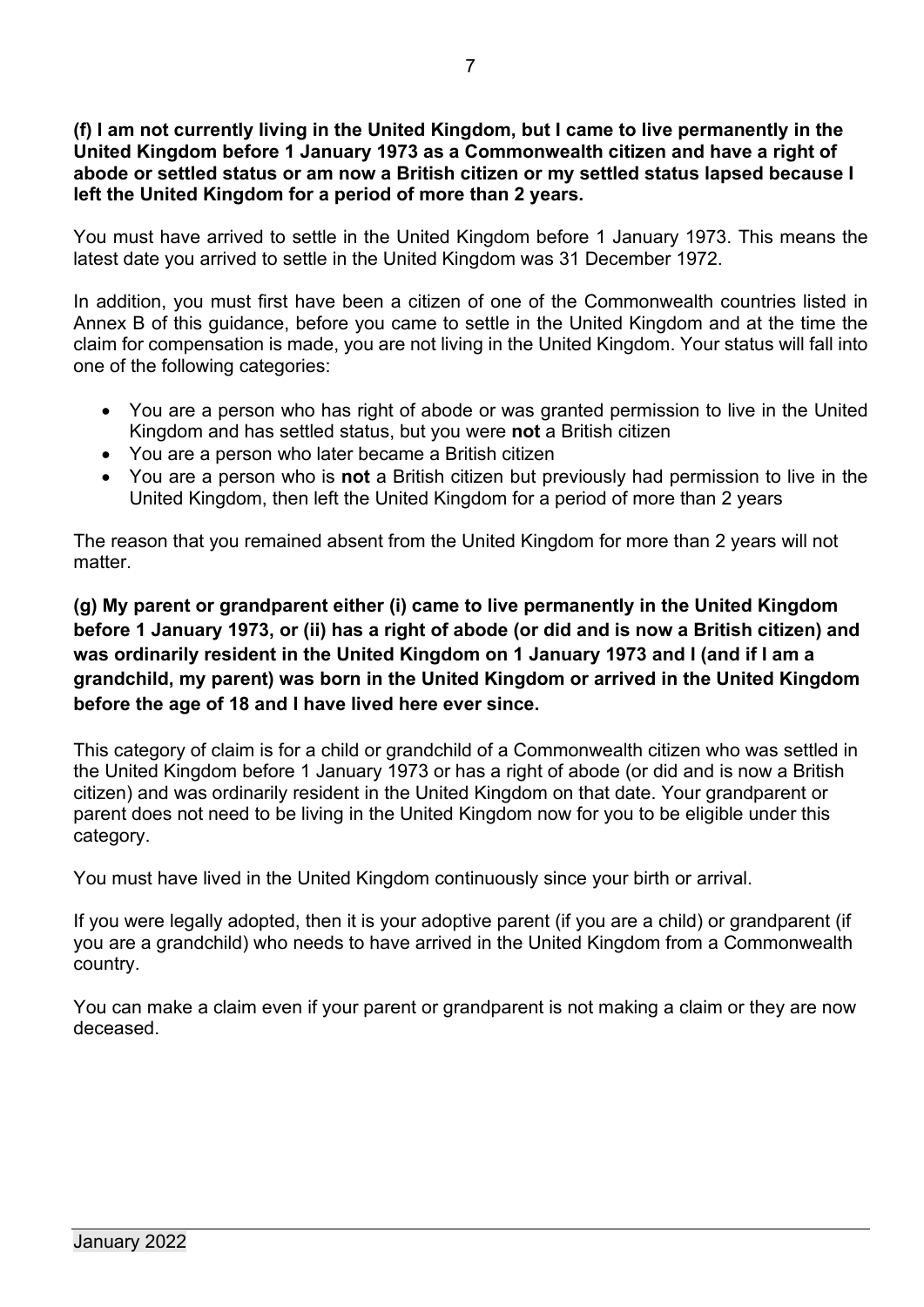# <span id="page-8-0"></span>**Section 2: About the primary claimant**

Please refer to page 5 of the claim form to see the documentation you should submit to prove your identity and address.

- **2.1 Title –** Please tick the box most relevant or use the text box available.
- **2.2 Full name -** Your full name should be written as it appears on your birth certificate, passport, marriage certificate or biometric residence permit.
- **2.3 Name you prefer to use –** This should be the name you are commonly known by and how you want us to address you. This does not have to be your legal name.
- **2.4 Maiden or all previous names -** If you had a previous name, for example if you changed your name when you got married, write your previous name or names. If you change your name after you send us your claim form, you will need to write to us to let us know. You must provide proof of this change.
- **2.5 Gender -** This means whether you are male or female. We recognise that some people may have changed, or be changing, their gender. For the change of gender to be recognised in law, a person must hold a Gender Recognition Certificate.
- **2.6 Date of birth –** Write your date of birth using numbers e.g. 01/04/1961.
- **2.7 Country of birth –** Write the name of the country where you were born.
- **2.8 Current nationality –** This is the nationality you currently hold. If you are recognised as stateless, write 'stateless'. Stateless means someone who is not recognised as a citizen of any country.
- **2.9 Current passport number –** All passports have a passport number which is usually located on the same page as the photograph. It is also embossed into every page. If you do not have a British passport, but hold a passport from another country, please provide the number of that passport.
- **2.10 Expired passports –** If you do not have any previous passports, you should tick no and move to question 2.12.
- **2.11 Expired passport numbers –** Enter the passport numbers of your expired passports, if you have any.
- **2.12 National Insurance number -** The Department for Work and Pensions (DWP), *formerly, Department for Social Security (DSS)*, issues National Insurance numbers to people who are entitled to them. You will find your National Insurance number on any National Insurance card, wage slip from an employer, benefit notification or Tax notifications from Her Majesty's Revenue and Customs (HMRC) (*formerly, Inland Revenue*)
- **2.13 Have you contacted the Home Office since April 2018 about your status?** If you have contacted the Home Office to make an application for documents to confirm your right to stay in the United Kingdom, tick yes and provide the reference number you were given. For example, **RSH0026079/18** or **H9876543.**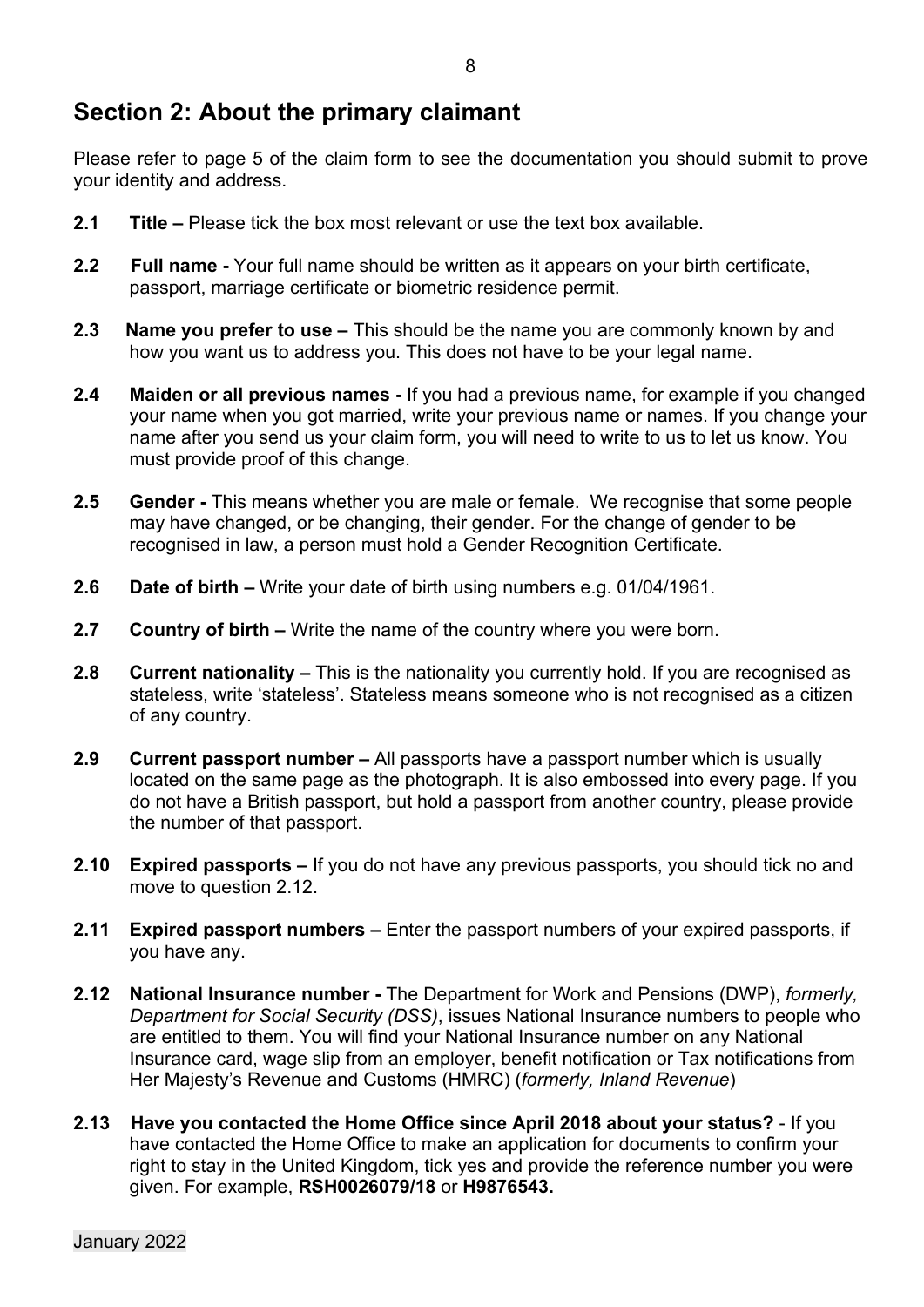# <span id="page-9-0"></span>**Section 3: Timeline of events**

You should complete this section to the best of your ability.

# <span id="page-9-1"></span>**Section 4: Compensation**

There are 13 different categories in the Windrush Compensation Scheme claim form.

Most categories have a mix of both open and closed questions which should be completed as accurately as possible.

You should start at the beginning and work through every category, even if you do not wish to claim under that category.

Please read every question and follow the instructions provided, completing all questions unless the claim form says otherwise. If you feel that the questions do not give you the opportunity to tell us everything you want to, you can use the open text boxes to explain more.

If you cannot fit the information you want to give us on the form, you can send us extra pages.

If you come across a word you do not understand and it is not explained on the claim form, please refer to Annex A of this document.

We will check Home Office records to confirm the information you provide where possible. You should submit any documentation which supports what you say. Please refer to the evidence boxes which can be found at the top of each category to see what you should submit. We will consider any relevant documentation you provide.

If you are submitting documentation, then please ensure that you list these documents at the bottom of each category in the space provided.

**If you do not have any evidence to provide for a category, please do not worry as we will try to obtain this for you, if you agree.**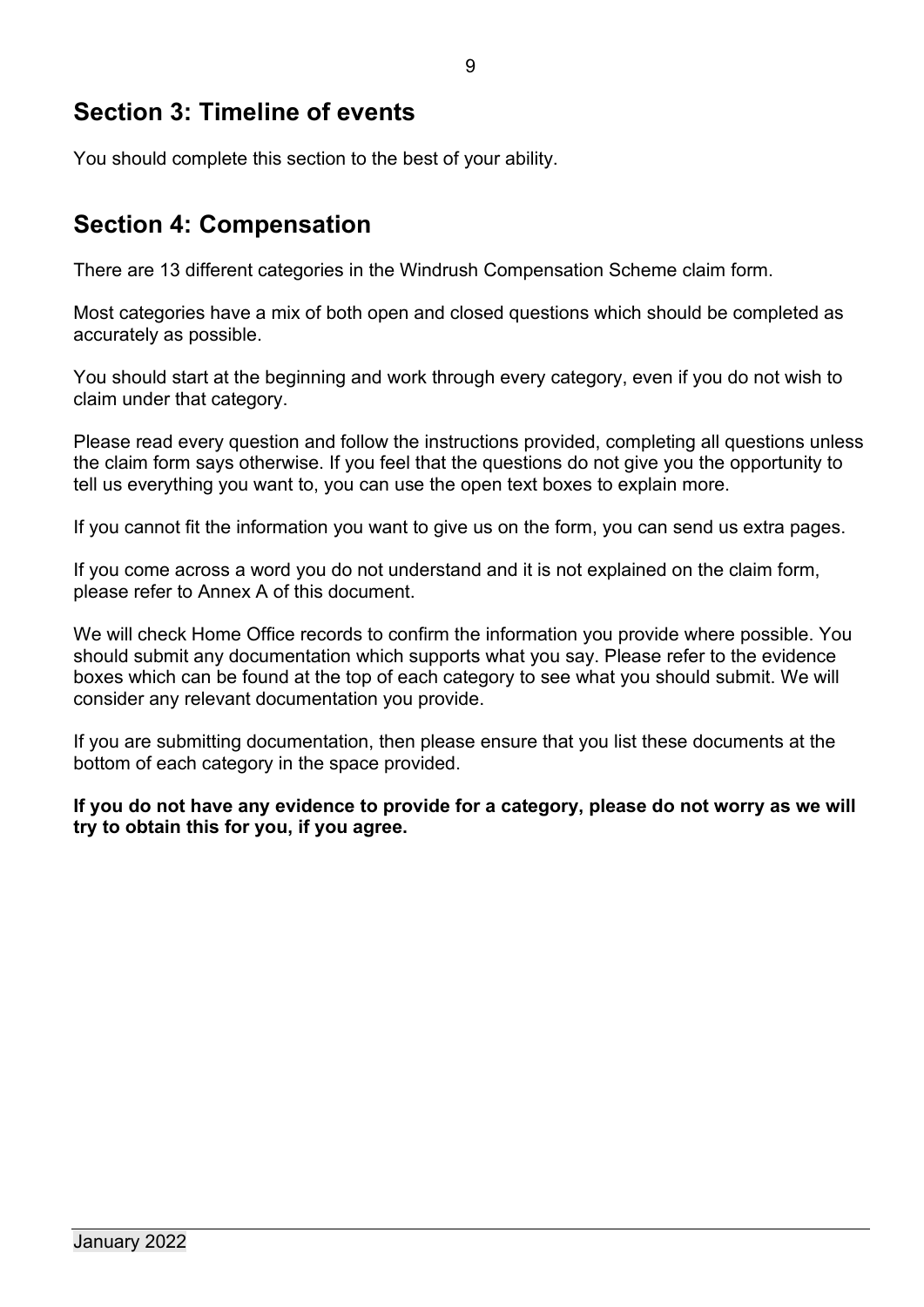# <span id="page-10-0"></span>**Section 5: Declaration**

By signing the declaration, you are confirming the information you have provided is true.

You must complete and sign your claim form before you submit it. **We cannot accept claim forms that have not been signed.**

Please ensure that you tick the relevant boxes. This will help us to process your claim more quickly.

If you realise something is not correct, or something changes after you have sent us your form, please tell us straight away.

# **Contact details**

Please complete this section as per the instructions on page 41 of the claim form.

You will need to provide your contact details including your full address, contact number(s), email address, your preferred contact method, and the best time/day to reach you.

Please ensure you also provide your next of kin contact details. This should be someone we can contact if we cannot reach you. They do not have to be a family member. We will not discuss the details of your claim with them.

If you are representing a primary claimant or making a claim on their behalf, please ensure you provide both yours and the primary claimant's contact details, in the space provided.

# <span id="page-10-1"></span>**What to do next**

Make sure you have signed the form and included all your documentation.

Once you have completed the claim form you can send it to us by post or email.

Guidance on scanning and emailing your document, including data limits, is available online. Please ensure you check this advice, as failure to follow this guidance may mean your email could be automatically rejected. **The maximum size of an email with attachments we can accept is 25MB.**

You will need to name the email in the subject box.

For example: **[Insert your name] Primary Claimant Claim**

**Email –** Send your claim form and documents by email to: WindrushCompensationScheme@homeoffice.gov.uk

**Posting** – From the United Kingdom: Freepost WINDRUSH COMPENSATION SCHEME

**Posting** – From Overseas: Windrush Compensation Scheme PO Box 3468 Sheffield S3 8WA United Kingdom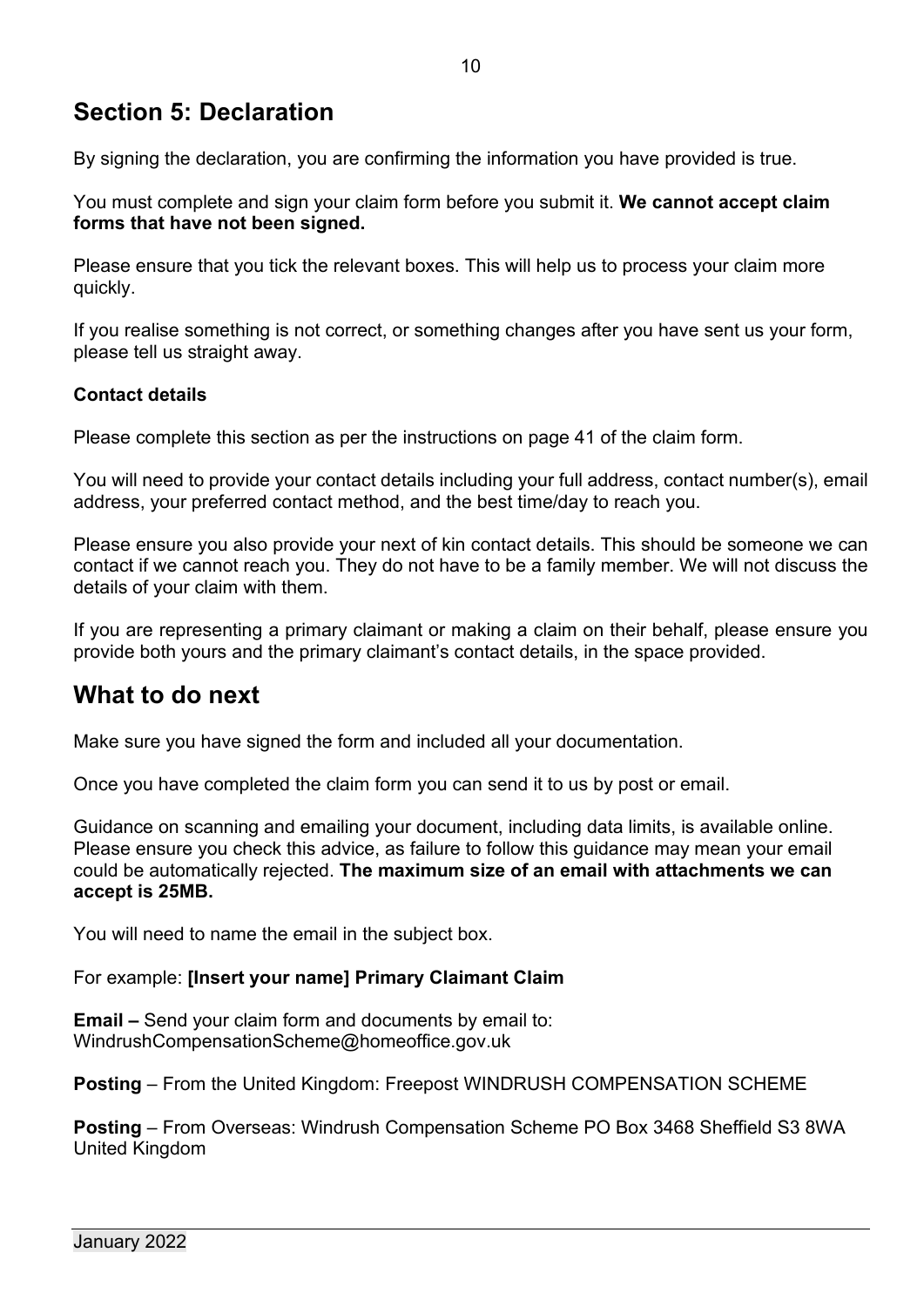If you are posting your claim form and documents from overseas, we will pay the postage costs if your claim is successful and you accept the award we offer. We will contact you to ask how much you paid. You will need to provide proof of how much you paid so get a receipt and keep it safe. The amount you paid for postage will be added to the amount we pay you in compensation.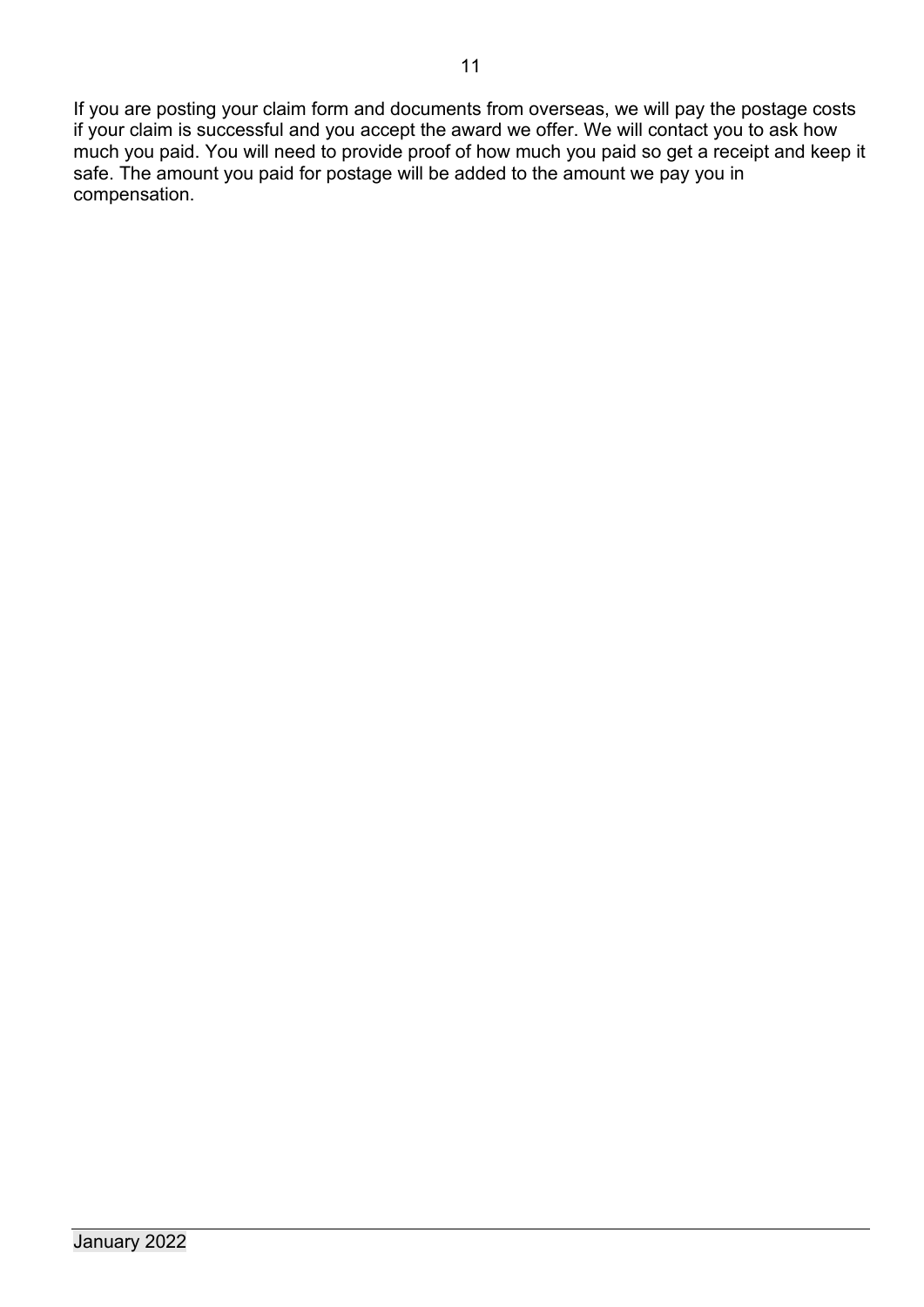# <span id="page-12-0"></span>**Annex A – This explains the terms used in the guidance and claim form**

| <b>Term</b>                            | <b>Explanation</b>                                                                                                                                                                                                                                         |
|----------------------------------------|------------------------------------------------------------------------------------------------------------------------------------------------------------------------------------------------------------------------------------------------------------|
| Child                                  | Any Biological descendant of a parent under 18 years of age.                                                                                                                                                                                               |
|                                        | Any legally adopted person under the age of 18 years of age                                                                                                                                                                                                |
| Civil<br>partnership                   | This is a legally recognised relationship between two people of the same sex or<br>heterosexual couples. A civil partnership only exists once it is registered. If you have not<br>registered your relationship, you should complete the partner category. |
| Claimant                               | The person for whom the claim for compensation is being made.                                                                                                                                                                                              |
| Close family<br>member                 | Is related to the primary claimant as a parent, child, sibling, spouse (husband/wife),<br>partner.                                                                                                                                                         |
| Commonwealth<br>citizen                | Citizens of the Commonwealth countries means, citizens of any country listed in Annex B.                                                                                                                                                                   |
| Continuously<br>resident               | Is lawfully resident in the United Kingdom for a continuous period except that a person<br>will not lose their right to stay in the United Kingdom if they are absent from the United<br>Kingdom for a period of 2 years or less.                          |
| Dual national                          | A citizen of more than one country. For example, a British Citizen who is also a citizen of<br>Ghana.                                                                                                                                                      |
| Executor of<br>Wills                   | An Executor is a person named in a will or in an update to the will (this is known as a<br>Codicil) and deals with the estate of the deceased.                                                                                                             |
| Indefinite<br>Leave to<br>Remain (ILR) | Permission to live and work freely in the United Kingdom without any time restrictions. If a<br>person has ILR it means they have settled status.                                                                                                          |
| Naturalised<br><b>British citizen</b>  | Naturalisation is the legal process by which a person changes their nationality. A person<br>changing their nationality to British will have a certificate to show they have British<br>Citizenship.                                                       |
| Ordinarily<br>resident                 | A person who normally and continually lives in the United Kingdom, whether for a short<br>period or a long time.                                                                                                                                           |
|                                        | You are ordinarily resident in the United Kingdom if this is your regular place of living,<br>your residence here is voluntary and for a settled purpose.                                                                                                  |
|                                        | Under the Windrush Compensation Scheme a person will need to show that the United<br>Kingdom has been their home, with reference to the eligibility categories in Section 1.                                                                               |
| Parental<br>responsibility             | Relates to the rights, duties, powers, responsibility and authority given to someone who is<br>not the parent of a child.                                                                                                                                  |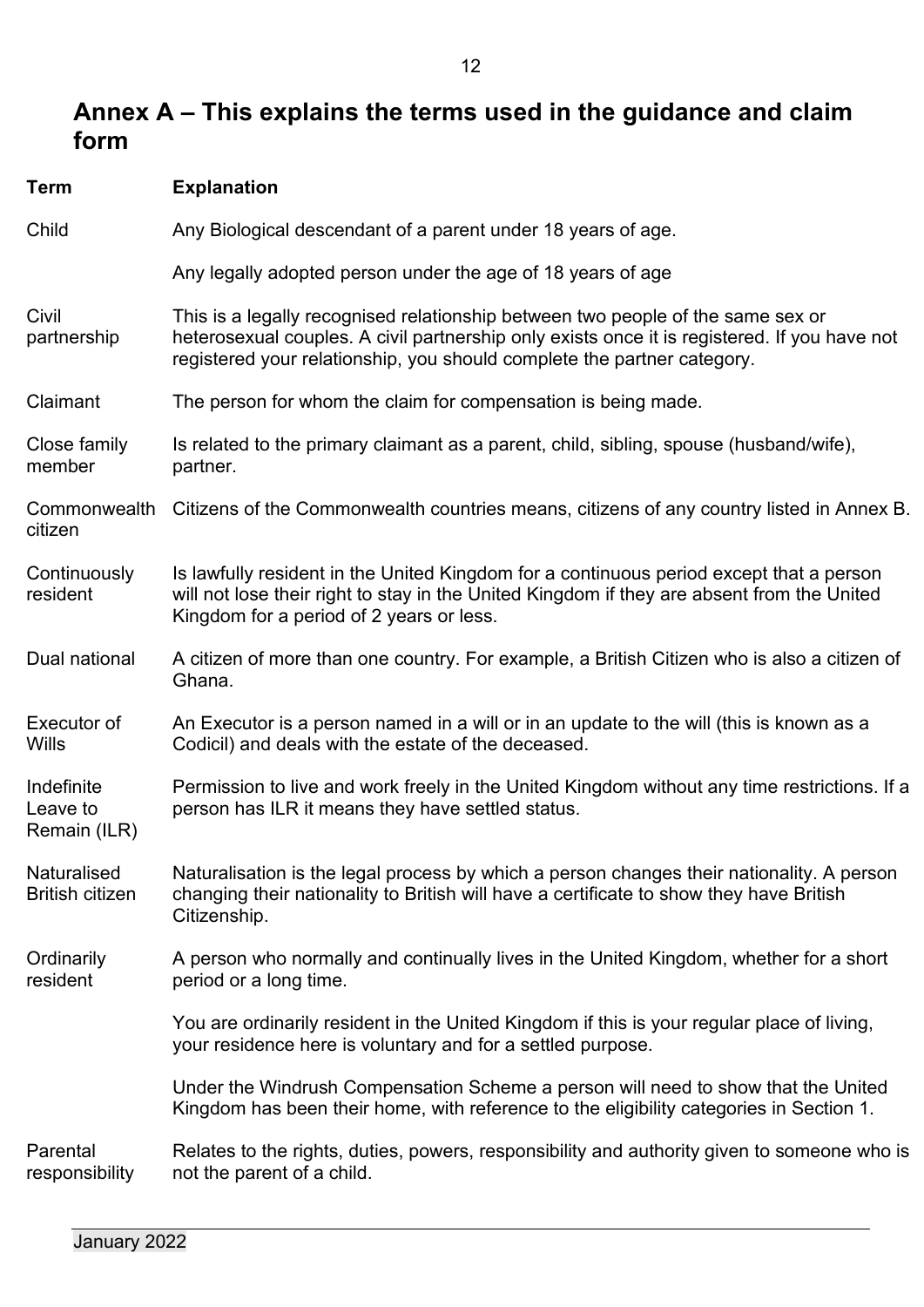Mothers and married fathers at the time of a child's birth automatically have parental responsibility.

### Unmarried fathers

- From 1 December 2003, an unmarried father has parental responsibility if he and the mother jointly registered a child's birth.
- An unmarried father can also get parental responsibility if the mother agrees to it.
- A court may also grant parental responsibility.

# Births registered in Scotland

- A father has parental responsibility if he is married to the mother when the child is conceived or marries her at any point afterwards.
- An unmarried father has parental responsibility if he is named on the child's birth certificate (from 4 May 2006).

# Births registered in Northern Ireland

- A father has parental responsibility if he is married to the mother at the time of the child's birth.
- If a father marries the mother after the child's birth, he has parental responsibility if he lives in Northern Ireland at the time of the marriage.
- An unmarried father has parental responsibility if he is named, or becomes named, on the child's birth certificate (from 15 April 2002).

### Births registered overseas

• If a child is born overseas and comes to live in the United Kingdom, parental responsibility depends on the United Kingdom country they are now living in.

### Same sex parents

### Civil partners:

- Same-sex partners will both have parental responsibility if they were civil partners at the time of the treatment, for example, donor insemination or fertility treatment. Non-civil partners:
	- For same-sex partners who aren't civil partners, the 2nd parent can get parental responsibility by either [applying for parental responsibility](https://www.gov.uk/parental-rights-responsibilities/apply-for-parental-responsibility) if a parental agreement was made.
- **or**
- becoming a civil partner of the other parent and making a parental responsibility agreement or jointly registering the birth.
- Partner A person you live together with, as a couple, but without being married or in a civil partnership.

### Power of **Attorney** A power given to someone who acts on behalf of an individual who is identified as having complex needs and who requires help to manage their affairs.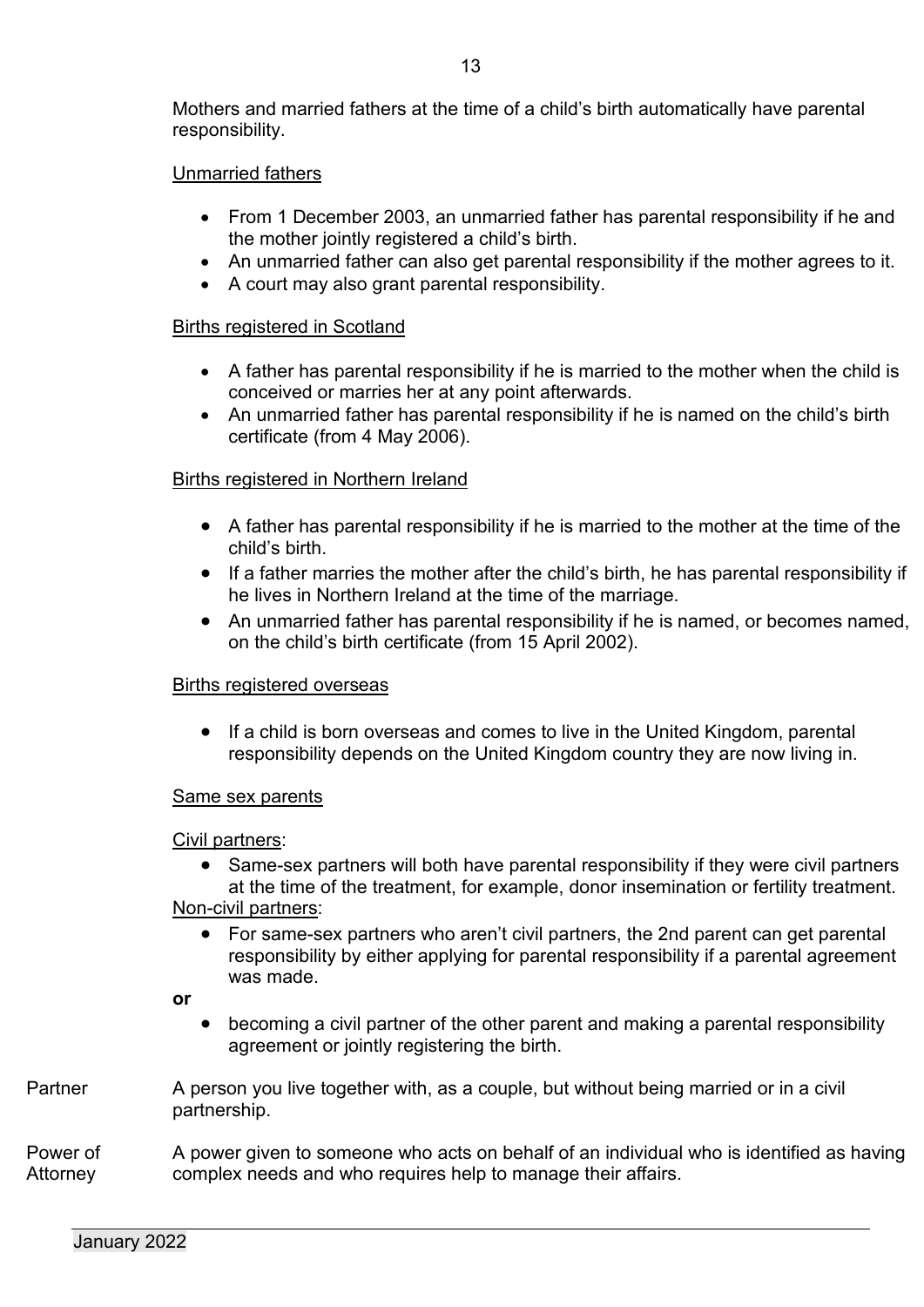| Primary<br>claimant  | Primary claimant<br>A person, who directly meets at least one of the eligibility criteria at section 1.                                                                                                                                                                                            |
|----------------------|----------------------------------------------------------------------------------------------------------------------------------------------------------------------------------------------------------------------------------------------------------------------------------------------------|
|                      | Close family member claimant<br>Shares a specified relationship to a primary claimant who meets an eligibility category.<br>Refer to close family member for details.                                                                                                                              |
|                      | Executor<br>A person appointed to deal with the estate of a deceased person.                                                                                                                                                                                                                       |
| Right of abode       | This means you live and work in the United Kingdom without restrictions.                                                                                                                                                                                                                           |
| <b>Settled</b>       | In the United Kingdom settled status means indefinite leave to enter or remain in the<br>United Kingdom within the meaning of the Immigration Act 1971.                                                                                                                                            |
| Sibling              | A person's brothers and sisters who share at least one parent.                                                                                                                                                                                                                                     |
| United<br>Kingdom    | The following are part of the United Kingdom:<br>England<br>$\bullet$<br>Scotland<br>Wales<br>Northern Ireland<br>$\bullet$                                                                                                                                                                        |
| Vulnerable<br>person | A person who is age 18 and over, who is receiving or may need community care services<br>by reason of mental or other disability, age or illness and who is or may be unable to take<br>care of him/herself, or unable to protect him/herself against significant harm or serious<br>exploitation. |
|                      | The Care Act 2014 definition of an adult at risk of harm are:                                                                                                                                                                                                                                      |

- at risk of suffering abuse or neglect and because of those care needs be unable to protect themselves
- in need of care and support
- 18 years of age and over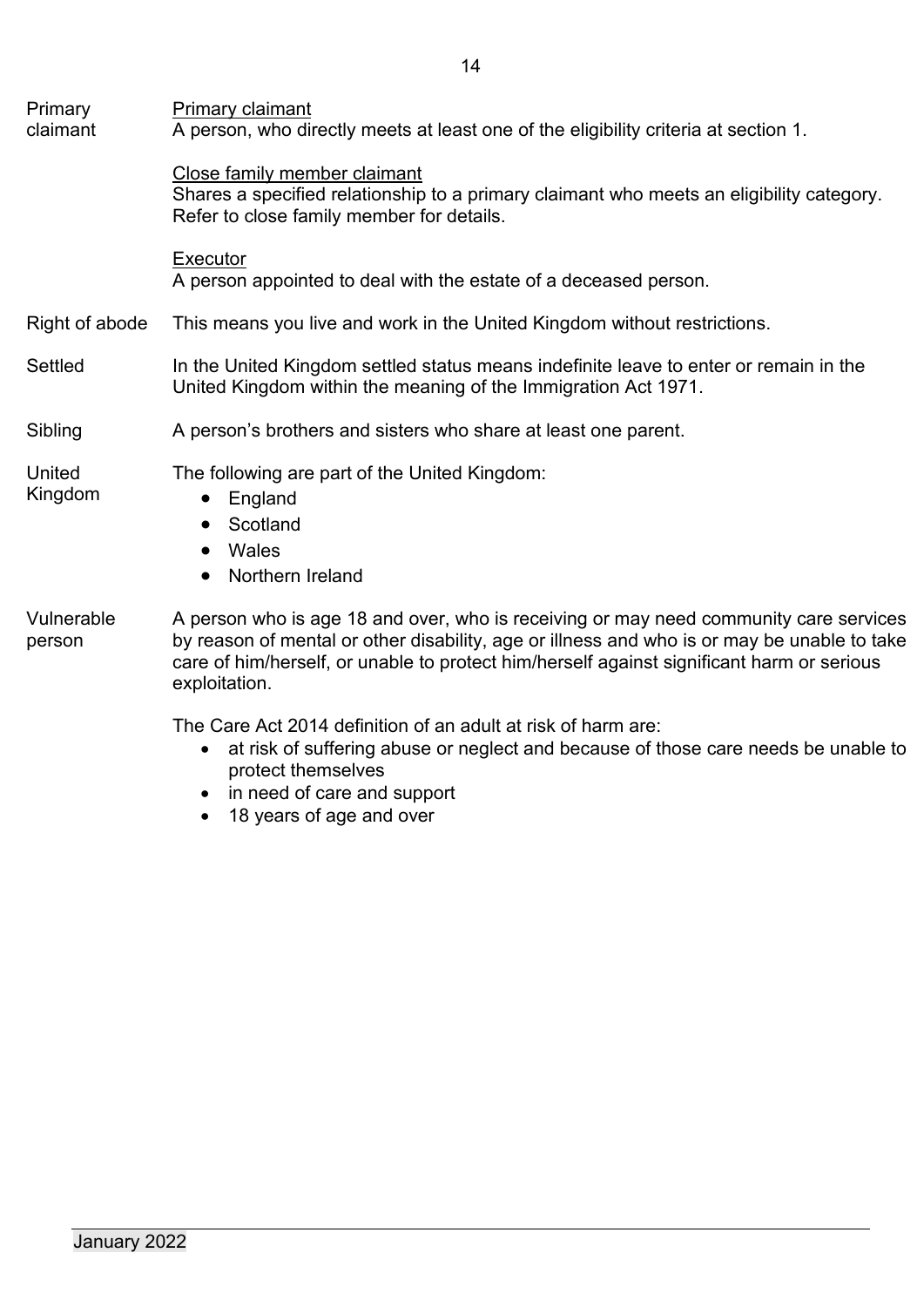# <span id="page-15-0"></span>**Annex B – Commonwealth countries**

The countries and territories listed below were part of the Commonwealth before 1 January 1973. Only the countries listed in this section are part of the Commonwealth.

Although British Overseas Territories are not members of the Commonwealth in their own right, with the exception of the Sovereign Base Areas of Akrotiri and Dhekelia British Overseas Territories are included in the list of Commonwealth citizens in this guidance. Citizens of Rwanda, Cameroon and Mozambique are not included in the list of Commonwealth citizens in this guidance, as these countries were never British colonies, but have nonetheless joined the Commonwealth.

Citizens of countries excluded from this list can still claim compensation if they meet the eligibility category of a person from any other country.

For the Windrush Scheme, citizens of the Commonwealth means people who are nationals of the following countries, listed alphabetically and not in order of any preference under the scheme:

Anguilla **Namibia** Antigua & Barbuda Nauru Australia New Zealand Bangladesh Nigeria Barbados **Pakistan** Belize **Belize Papua New Guinea** Botswana **Saint Lucia** Saint Lucia **British Antarctic Territory Samoa** British Indian Ocean Territory Seychelles Brunei Sierra Leone Canada Singapore Cayman Islands **Solomon** Islands Cayman Islands Cyprus (excluding sovereign base areas) South Africa Dominica **South Georgia & The Sandwich Islands** South Georgia & The Sandwich Islands Falkland Islands **Sri Lanka** Ghana **State Community** St Kitts & Nevis Gibraltar Communication Communication Communication St Vincent & The Grenadines Grenada **Swaziland** Guyana Tanzania Hong Kong **The Bahamas** India The Gambia Jamaica Tonga Kenya **Trinidad & Tobago** Kiribati Turks & Caicos Islands Lesotho Tuvalu Malawi Uganda Malaysia Vanuatu Malta Zambia Mauritius **Mauritius Mauritius** 2imbabwe **Montserrat** 

Bermuda **Pitcairn, Henderson, Ducie and Oeno Islands** Pitcairn, Henderson, Ducie and Oeno Islands Fiji St Helena, Ascension and Tristan de Cunha Virgin Islands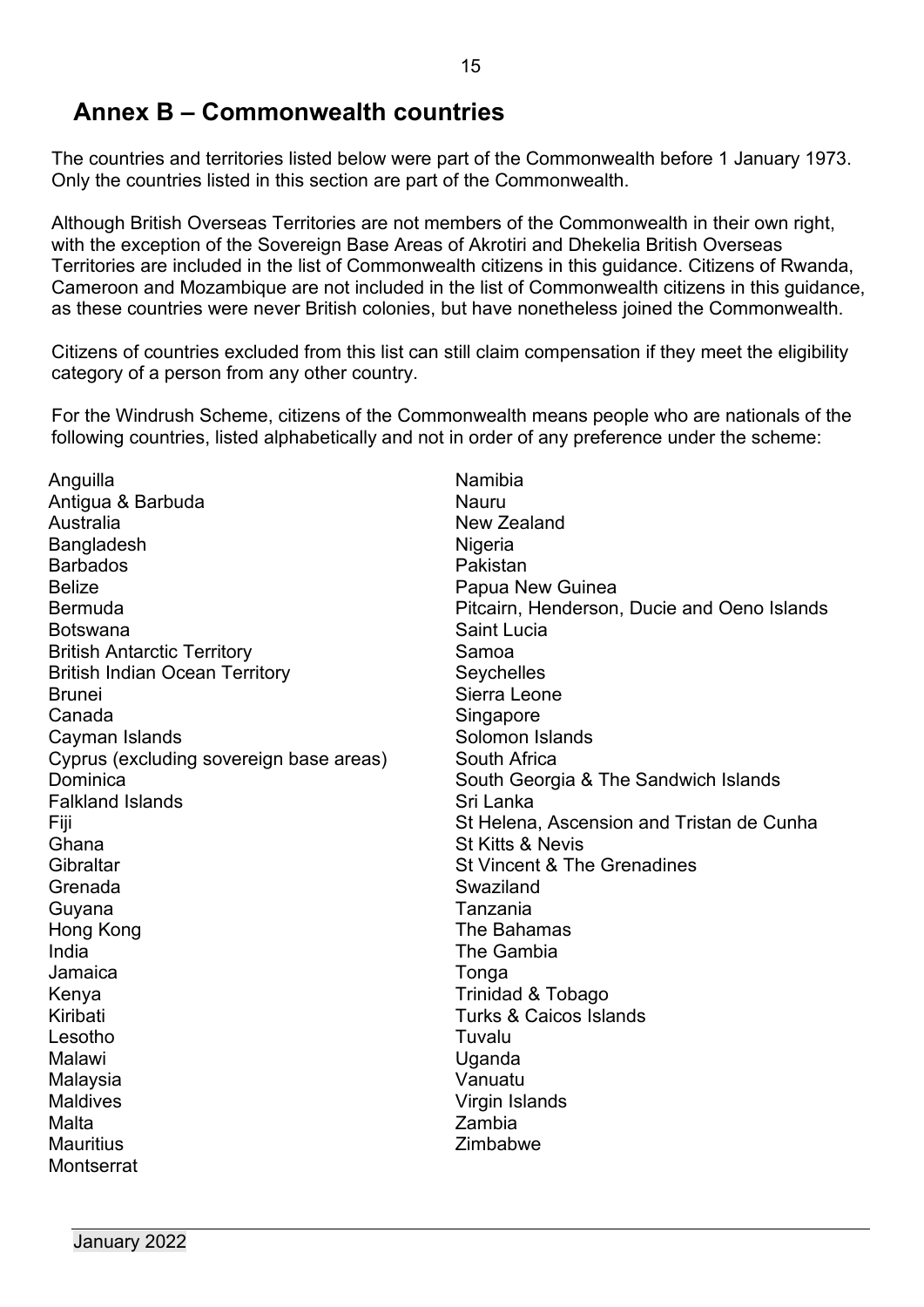The following are also **included** as Commonwealth Citizens:

- Citizens of the United Kingdom and colonies by virtue of a connection to a country or territory of the above list.
- British subjects without citizenship under the law in force on 1 January 1973.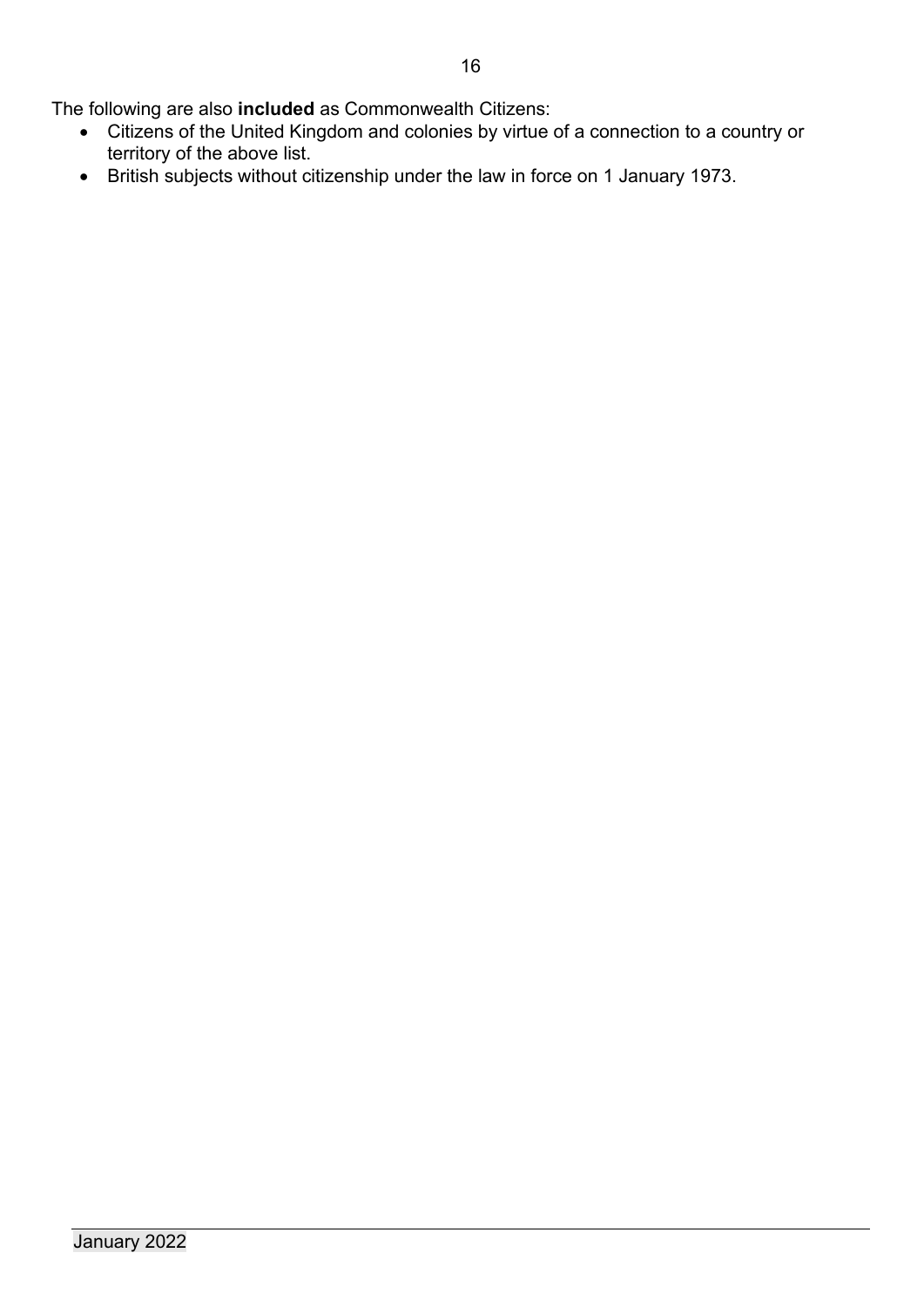# <span id="page-17-0"></span>**Annex C – Frequently asked questions**

# **How long will it take to process my claim?**

Once claims move into caseworking (following registration, initial evidence gathering and an initial assessment for a preliminary award within 6 weeks), consideration of claims should begin in the order in which they were received by the department.

Processing times will vary depending on the complexity of your claim. It will take longer to process your claim if we need to ask for more information, if your claim is complex or if your claim covers many different areas. We aim to consider claims as quickly as possible. We may pay some elements of your claim earlier than others.

Whilst hardship or vulnerabilities may not generally be a reason to being the consideration of a claim out of order, in such instances, caseworkers will assess whether a referral to the Vulnerable Persons Team or an Urgent and Exceptional Payment may be appropriate.

Exceptionally, it may be appropriate to begin considering a claim out of date order. This may include where an individual has a critical or life shortening illness that means there is a substantial risk they will not receive the outcome of their claim if it is considered in date order. If you or a family member who has made or is making a claim have such an illness, you should tell us, either on the claim form or by contacting the Help Team.

Requests to consider claims out of date order will be looked at on a case by case basis.

We will write to you with an offer as soon as a decision has been made on your claim. You will be asked to confirm your acceptance of this offer in writing and return it to us.

# **How much compensation will I be paid?**

This will depend on the circumstances of your claim. We may use a combination of actual losses and tariff amounts when assessing your claim.

# **How will I be paid?**

We will pay compensation by bank transfer; the payment will be paid into a bank account in your name only.

When you receive your award we will include a Claim Response Form. This will ask for your bank account details which will need to be signed, dated and returned back to us. Once we have received your completed Claim Response Form, we will process the payment.

In some instances, we may arrange for some elements of a claim to be paid by another Government Department because your claim relates to a benefit paid by them. These payments will not form part of any award you may be paid under the scheme.

# **How will I be paid compensation if I am living overseas?**

Anyone claiming from overseas will normally be paid into their **own** bank account. We will pay claims from overseas using International Banking Transfer, which means the money will be sent securely to the specified bank account.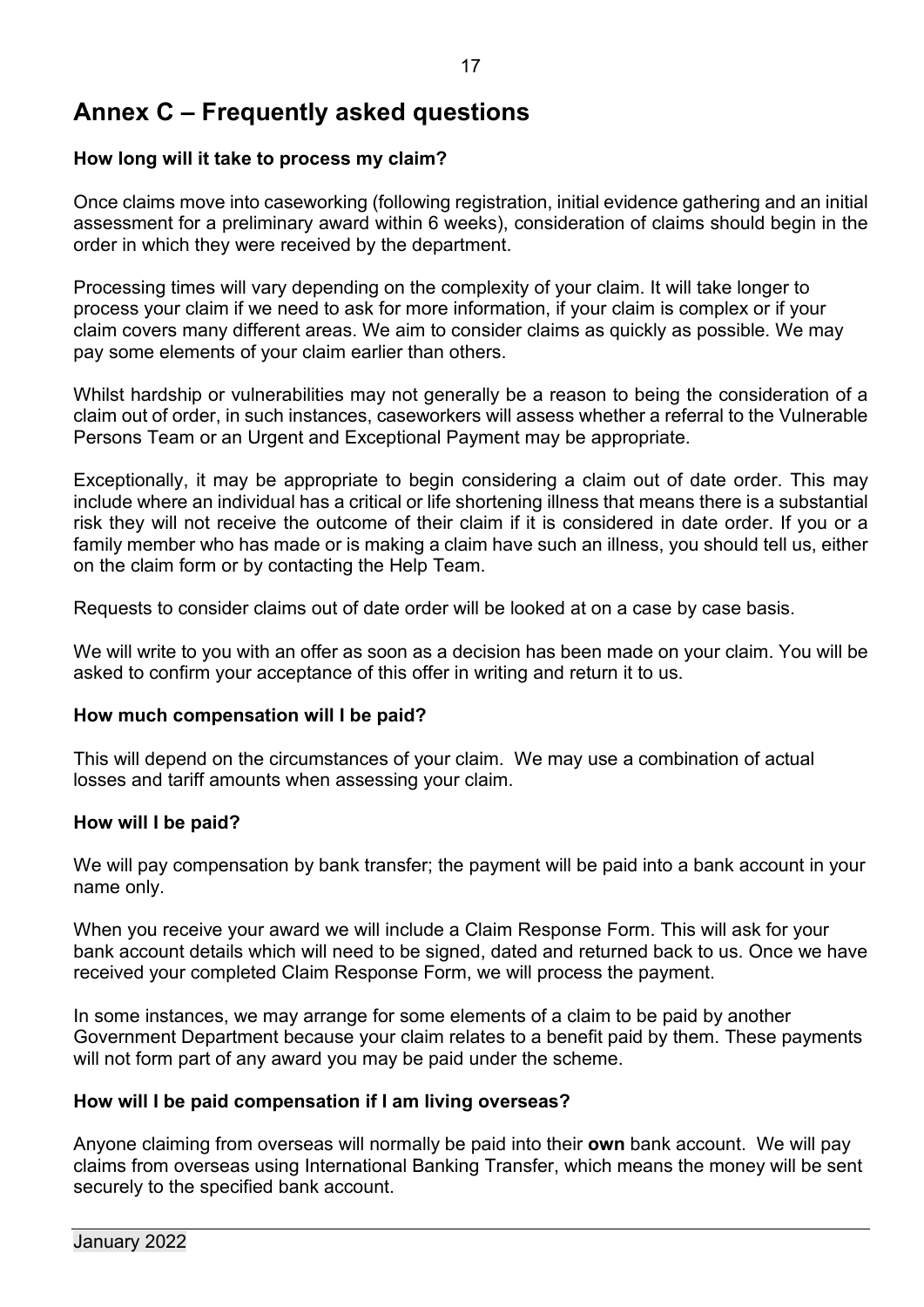We will tell you when the payment is to be expected. If you do not have a bank account you must tell us, so we can arrange to pay you another way.

We will pay in Pound Sterling and you will receive your currency equivalent according to trading rates on the day we pay you.

Our offer of compensation will be recorded in Pound Sterling. It will be up to you to know the amount our offer converts to in your own currency. Remember, currency exchange rates change daily, which means you may get a different amount paid to you by the time you receive your compensation. We will not increase or reduce the amount we offer you to take account of currency fluctuations.

# **Will any compensation I am paid be taken into account by DWP?**

If your claim for compensation is successful, then payments made under the Windrush Compensation Scheme will be disregarded in the calculation of Universal Credit and other DWP means-tested benefits. This means that the money you are paid in compensation will not be taken into account when your eligibility for these benefits is being assessed.

# **What if I disagree with the amount you offer?**

If you disagree with the amount of compensation we have offered, you or the person representing you, can ask the Windrush Compensation Scheme for an internal review. Instructions on how to do this will be included in your offer letter.

If you, or the person who represents you, is not satisfied with the outcome of the internal review, you may be able to request an independent review. Your case will then be looked at by the Adjudicator's Office. The Adjudicator is independent of the Home Office and she will review your case.

# **How do I submit additional supporting evidence?**

You can write to us if anything changes since you sent us the claim for compensation. You should:

- Include your claim reference number, which you will find on the acknowledgement letter we send to you when we receive your claim.
- Write your full name on the documents.
- Send us copies of the documents you want us to consider.

Wherever possible, you should submit your claim form with supporting documents.

# **What can I do if I am unhappy about a decision you have made?**

If you are not satisfied with a decision we have made, or want to ask for a review, you or the person who represents you can ask the Windrush Compensation Scheme for an internal review.

If you, or the person who represents you, is not satisfied with the outcome of the internal review, you may be able to request an independent review. Your case will then be looked at by the Adjudicator's Office. The Adjudicator is independent of the Home Office and she will review your case.

# **What can I do if I am unhappy about the service I have received?**